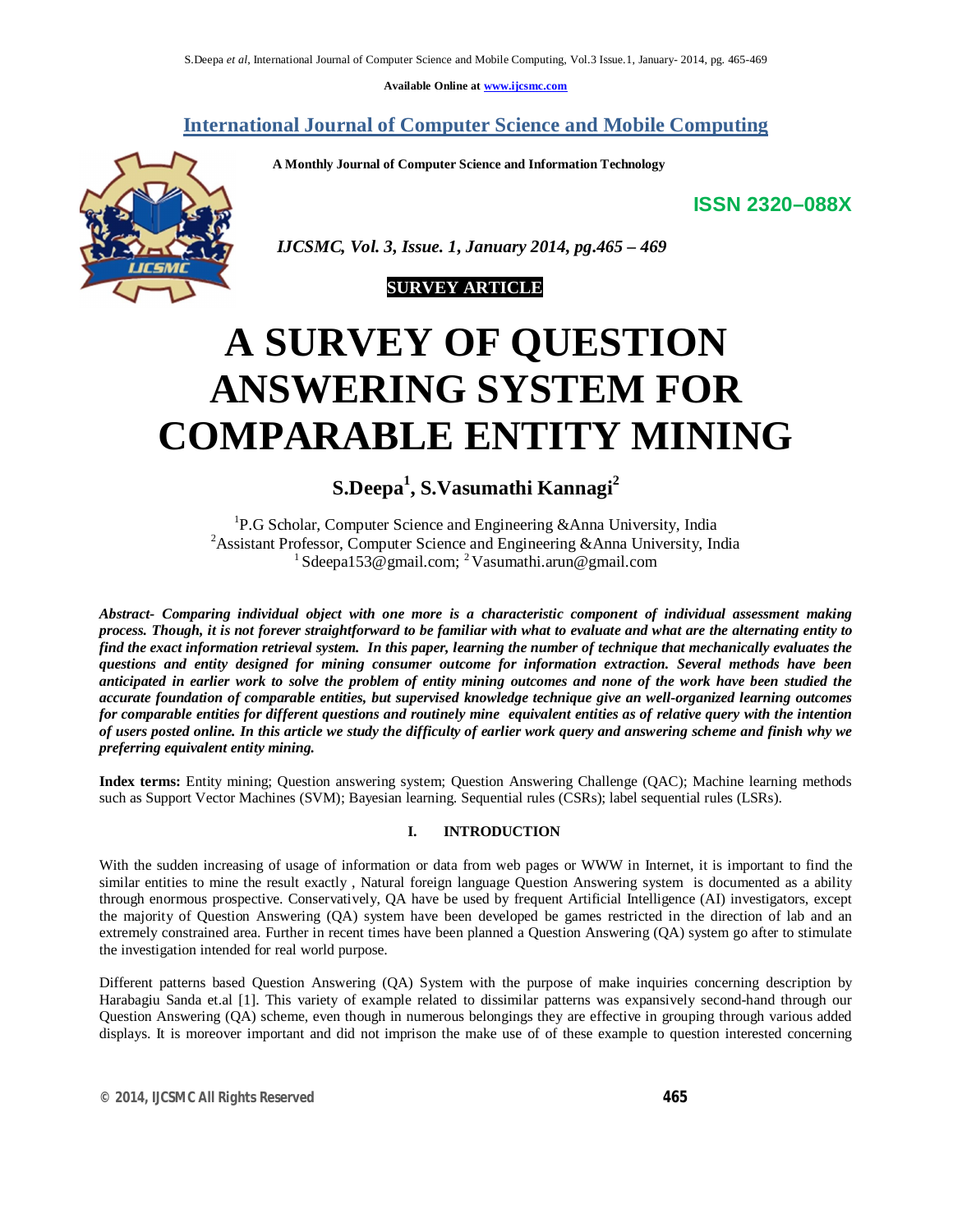description. Then presume, in universal, with the intention of present be supposed to not exist one-to-one association among a specified pattern and a query category.

The similar pattern be capable of be suitable in answering frequent group of questions. One of the majorities significant behaviors of estimating an entity being in the direction of straightforwardly match up to it through a comparable entity. The purpose of this effort is to mine and to examine relative entity in information on the Web and web log files. This assignment has numerous significant appliances. For instance, following an original web pattern for similar question with same entity is launched and another similar user is compared with individuals of its opponent. Extracting such type of patterns with entity can help out commerce in its advertising and creation benchmarking hard work.

In the WWW period, an assessment action characteristically involves the following ways: investigation of significant WebPages surrounding information concerning the final result of the information retrieval, discover user result with same entity and recognize final results. In this survey paper, focal point on discovery a group of equivalent entities specified a user's contribution entity.

First learning the difficulty of relative entity mining. It has two majorities of important tasks:

1. Specified a set of assessment entity, categorize relative entities beginning them, and categorize the recognized relative entity addicted to dissimilar types of entity from original web information or data retrieval.

2. Extract family member entity relations beginning the recognized information from web for each and every user. This contains the extraction of web information establishment entities and their matching features that related to user searching results with the intention of being compared, and relative keywords

In this paper study the current approach designed for routinely knowledge such expected language alongside through formative their correctness beginning then us information consequences, designed for specified categories of questions. Our techniques make use of the machine knowledge procedure of bootstrapping to construct a huge labeled quantity preliminary by means of simply a small number of pattern of Question Answering (QA) pairs. Must note down to every search engines agree to a consumer to go through a normal foreign language query as an alternative of an inquiry.

The search engines subsequently eliminate assured regular stop words and delight the respite of the query as a question. Accordingly search engines perform because qualification they are able to handle the primary phase of contribution in the variety of a question. Conversely, they still make obtainable documents somewhat than response as their yield outcome.

In the following section compare the dissimilar methods is used for comparable entity mining ,section 2 compare the different methods and problems of every methods ,section 3 defines the problem of the earlier work and solution of the problem ,finally concludes the survey result ,how to solve the problems direction (future work also given).

## **II. LITERATURE SURVEY**

In the comparable entity mining result they are third categories of analysis performed, first the primary questions are analysis to identify different results, second sentence extraction methods are studied and their problems also, finally machine learning methods to rank the results are studied with their individual problems of each and every methods.

## **2.1. Question analysis**

In web search engines the detection of query keywords suggested by user and recommend conventional answer category becomes an significant for Question and Answering scheme to extract web information exactly for each and every user .Even though the majority of the schema depends on categorization of predictable answer category, the amount of nodes in the categorization differ extensively beginning only number to a small number of thousands.

Abney et al. [2] second-hand a dissimilar types of question and answered related procedures methods are all of the procedures depends on entity detection schema techniques. On behalf of every one query, a position of appropriate passageway with the intention of frequently include the answers is initially recognized. A candidate set consists of set of entity related information for every user and their similar paragraph are extracted from these entity specified by user. Together the query and these mined entities are categorized into a predetermined candidate set of classification results. Purely individual's entities with the purpose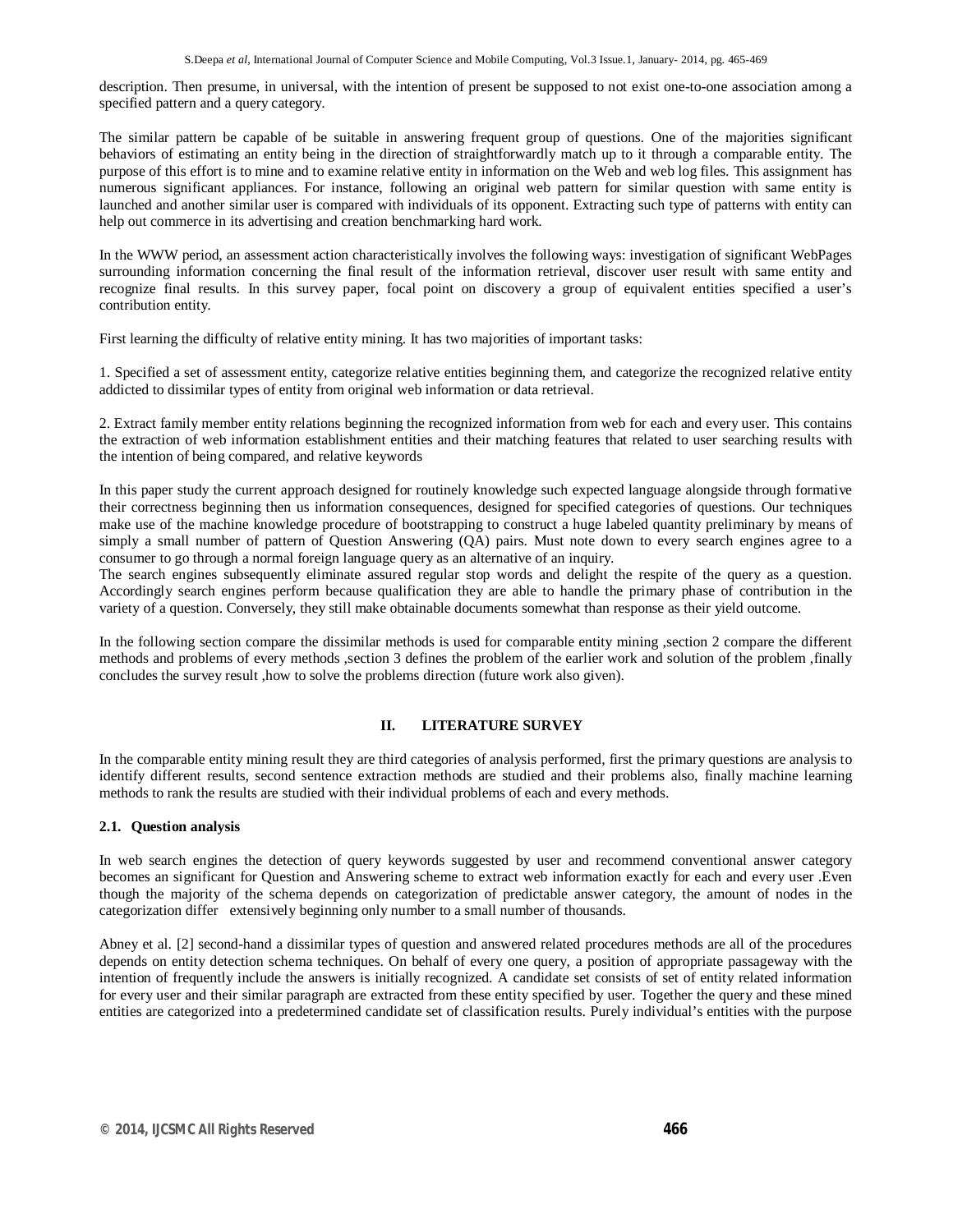of equivalent the categories essential by the question are preserved and categorized over by means of the occurrence and further situation associated information.

In expressions of determining associated substance intended for an entity, our effort is comparable to the examiner on recommender scheme, which suggest substance to a customer. A recommender system mostly depends on measuring the relationship among entity and their arithmetical association in consumer web log information [3]. For instance, Amazon commends goods to its regulars supported on their individual acquire history; comparable customers' acquire record, and relationship among yield. Although, recommending an item does not equivalent to judgment a similar item. In the case of Amazon, the purpose of suggestion is to attract their clients to attach more items to their shopping carts by suggestive of like or related items. Although in the case of assessment, would like to facilitate user explore alternative, i.e., helping them make a conclusion amongst equivalent items.

In the unique case, the TREC quantity is used as the key basis and Information Retrieval (IR) was achieved by the Information Retrieval (IR) factor of our Question Answering (QA) scheme [4] .In the subsequently case, the network be the contribution introduction position and the Information Retrieval (IR) was performed by the AltaVista search steam engine.

Harabagiu et al. [5] furthermore used WordNet to assist in answer description questions. Though, they take the hypernyms of the phrase to be defined as the evasion answers whereas we make used of its glosses. In this casing it may not advance the desired response to the top other than it might considered as a substitute "authenticate" as a good quality answer. More examine is required to explore the exchange among using hypernyms as well as glosses. WordNet glosses are integrated in IBM's numerical question answer system as explanation features.

### **2.2. Passage extraction**

The major aim of this work is to provide a text pool based controllable size of schema for extract candidate answers. The popular peak performing scheme in TRECs makes use of their individual retrieval technique for each and every passages [6]. Final result of the schema also stored in database and measured by the quantity of each and every passage using TREC dataset with elevated precision attain also have to resolve for answers were every sentences matched as a effect of little precision pattern. The WHY-FAMOUS question kind is exclusion and probably determination is suitable to the information that the construction was tested on a diminutive number of questions.

Extract contestant answer corresponding to respond types. If the estimated answer categories are representative named entities, in sequence extraction engines [7] are used to extract applicant answers. Otherwise extraordinary answer pattern also used to every pin-point results. For instance, a group of 6 response patterns for explanation questions. Our job on comparator mining is correlated to the investigate on entity and relative extraction in to extract information from web pages [8]. Particularly, the for the most part relevant job [9], [10] on taking out relative sentence and relations. Their technique applied category CRS and LRS learned as of interpret corpora to classify comparative sentences and extract comparative relations correspondingly in the news and analysis area. The comparable technique can be helpful to relative question appreciation and comparator mining beginning questions. Jindal and Liu [9-10], which is second-hand as baseline for evaluation and characterize the well suited schema. In this work initially used rule based system such as CRS &LRS in their advance, and after that illustrate their comparative mining technique.

However, their method typically can get high precision but suffer from low recall [10]. However, ensure high recall is crucial in our intentional application scenario somewhere users can problem arbitrary queries. To address this problem, we expand a weakly organized bootstrapping model learn method by efficiently leveraging unlabeled questions.

Bootstrapping methods all well efficient method to retrieve information from web pages and compare every user efficiently [11]. Our work is comparable to them in conditions of method by means of bootstrapping procedure to mine entities by means of a precise relative. Though, our assignment is dissimilar beginning theirs is to facilitate it necessitate not simply extract individual entity except also ensure with the intention of the individual entity is extracted on or after relative question classification, which is normally not necessary in information extraction (IE) process.

In earlier work [12] and [13 ] used an learning methods like Naïve Bayesian model and Support vector machine (SVM) using the category sequential regulations as features. For evaluation principles, also experimentation which is measured to be individual of the best classifier construction techniques. In conclusion performed experimental assessment using three types of categories and Internet opportunity consideration. Our assignment is to categorize relative sentences in such key texts.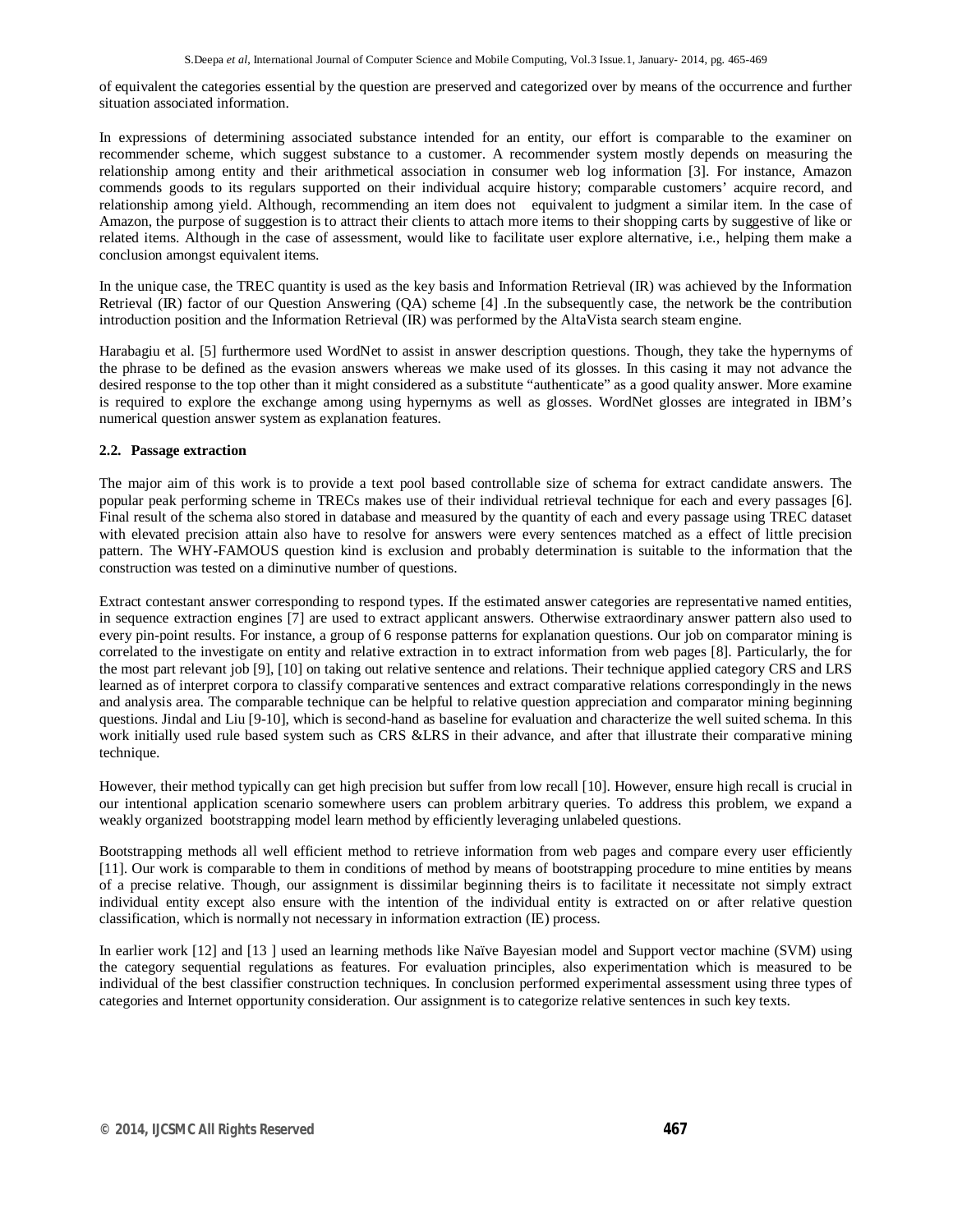#### **2.3. Answer ranking**

Answer ranking assign attains to contestant answers corresponding to their regularity in peak ranked based paragraphs with individual similarity measure for individual candidate answers are extracted from exterior sources  $[5]$  &  $[6]$  among the dependence formation of questions and contestant answers and equivalent of predictable answer category.

Investigate scheme contribution in TRECs [14] and the coming QAC listening carefully on the difficulty answering each and every schema using the QAC to facilitate encloses small fact-based answers beginning a huge compilation of text.

Passage recovery procedure is applied for preliminary preprocessing [15]. The passageway ranking algorithm make use of semantic competition information among the opposite manuscript occurrence term, weighting data of every term, and moreover the exposure of these query related terms in the passageway itself. A numerical background free of claim sentence construction parser used with WordNet tool to establish the query class. Then these patterns are matched to query class, and the probable answers are extracted and graded using a variety of quality heuristics.

Learning search engine for user a comprehensive query modification for query responding system [16]. A comparable alteration procedure also become visible is with the intention of the existing query passage summit of the majority general search engines don't make available sufficient competence for straight query reply in a natural verbal communication approach. It can considerably progress the probability of decision good answers at the peak of the investigate of alteration rules are trained and functional to the query at explore time, and the experimentation includes two capable outcomes. Their effort, conversely, is listening carefully on improving the probability of receiving elevated quality papers beginning a investigate train. It might not make available some machine to recognize the accurate answers beginning the investigate outcomes.

In regulate to assist to extraction of answers from web information and build the categorization assignment easier; the query is categorized into small, arithmetical and sequential. It is like similar to methods used by [16] a variety of question inflection methods are applied to the preliminary query to acquire elevated superiority results for afterward answer extraction. Their respond extraction component makes use of together TF-IDF term frequency schema and distance based word measure to extract answers. Score values are assigned to extracted results based on their background in manuscript and subsequently supplementary grouped into similar groups. The component through the uppermost achieve in every cluster is chosen as a representative for with the intention of collection and is existing to the consumer as a possible answer.

Our scheme is dissimilar from [17] don't make use of a profound normal verbal communication parser. As the writer acknowledged on the web pages are extremely time-consuming and are not utilizable on the Web. It works similar to the working schema of parser in corresponding to formulate it scalable. As an alternative, substitute these times overwhelming parts by means of move toward based on rule-based classification systems and probabilistic expression reranking and at rest accomplish realistic management.

### **III. CONCLUSION**

In the writing discovering methods move toward effort to differentiate among the main and resulting query words. In this characteristic is conversed as functional to penetrating for result to Question Answering system, everywhere the answers are correspond to as individual entity . It establish the dissimilar knowledge techniques are second-hand to study the dissimilar equal entity join up by means of user specified keyword main keywords through comparator pairs with the intention of remove numerous information from extraction question patterns and rank the similar pairs by means of knowledge techniques with the intention of communicate the concentrate of every and all entity similar to a different user. They cannot be disregarded.

To conquer these problems solve the issues using learning methods, weakly supervised technique to recognize relative questions and mine comparator pairs concurrently. It depends on the explanation approaching that a high-quality relative question recognition pattern be supposed to extract good quality of comparators be supposed to happen in good quality of relative subjects to bootstrap the extraction and detection procedure.

In our prospect effort, arrangement to append disambiguation. The structure, get better extraction question pattern appliance result and extract exceptional question patterns. Superior tunes a variety of phrase of the scheme, and experimentation through added heuristics in answer assortment.

#### **REFERENCES**

1) Harabagiu Sanda, Dan Moldovan, Marius Pasca, Rada Mihalcea, Mihai Surdeanu, Razvan unescu, Roxana Girju, Vasile Rus and Paul Morarescu. "Falcon: Boosting Knowledge for Answer Engines", Proceedings of the Text Retrieval Conference (TREC-9), 2000.